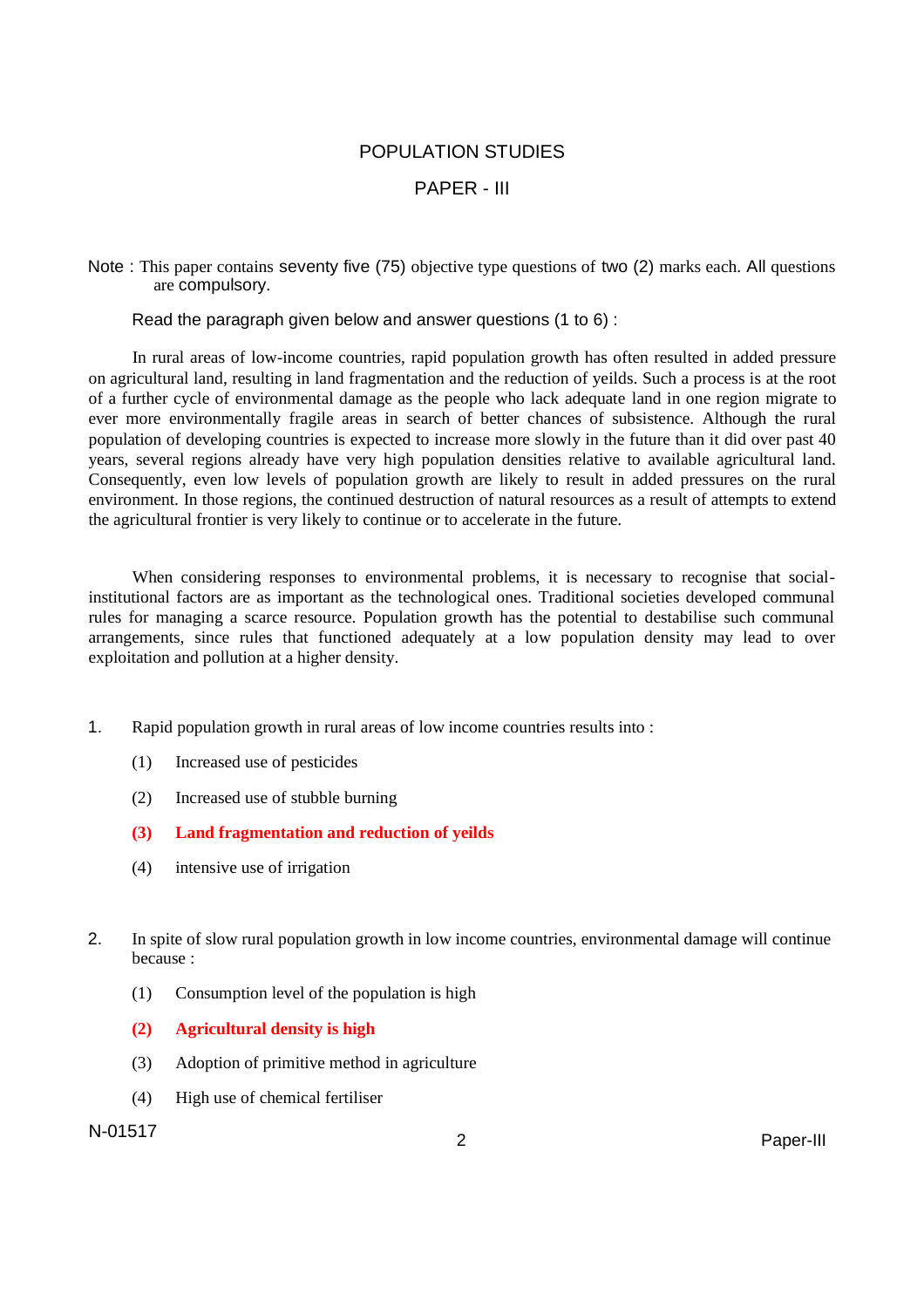- 3. Rural population growth in low income countries causes which of the followings ?
	- (a) Pushes people to migrate out
	- (b) Extends the agricultural frontier
	- (c) Intensifies the use of labour in agriculture

- (1) **Only (a) and (b)** (2) Only (b) and (c)
- (3) Only (a) and (c)  $(4)$  All (a), (b) and (c)
- 4. Assertion (A) : Human activities in environmentally fragile areas cause damage to the environment .
	- Reason (R) : Rural population growth leads to migration of people to environmentally fragile areas.

Code :

### **(1) Both (A) and (R) are true and (R) is correct explanation of (A).**

- (2) Both  $(A)$  and  $(R)$  are true but  $(R)$  is not the correct explanation of  $(A)$ .
- (3) (A) is true but  $(R)$  is false.
- (4) (A) is false but  $(R)$  is true.
- 5. Which of the following is the correct combination of factors while understanding population growth and environmental degradation ?
	- (1) Social and Institutional
	- (2) Institutional and Technological
	- **(3) Social-institutional and Technological**
	- (4) Social and Technological
- 6. Which one among the following is not true while considering population growth and resource management ?
	- (1) Traditional societies developed communal rules for managing scarce resources.
	- (2) **Communal rules work well even when there is high population density**.
	- (3) Population growth may destabilise the communal rule.
	- (4) Communal rules may cause over-exploitation of scarce resources at higher population density.

N-01517 <sup>4</sup> Paper-III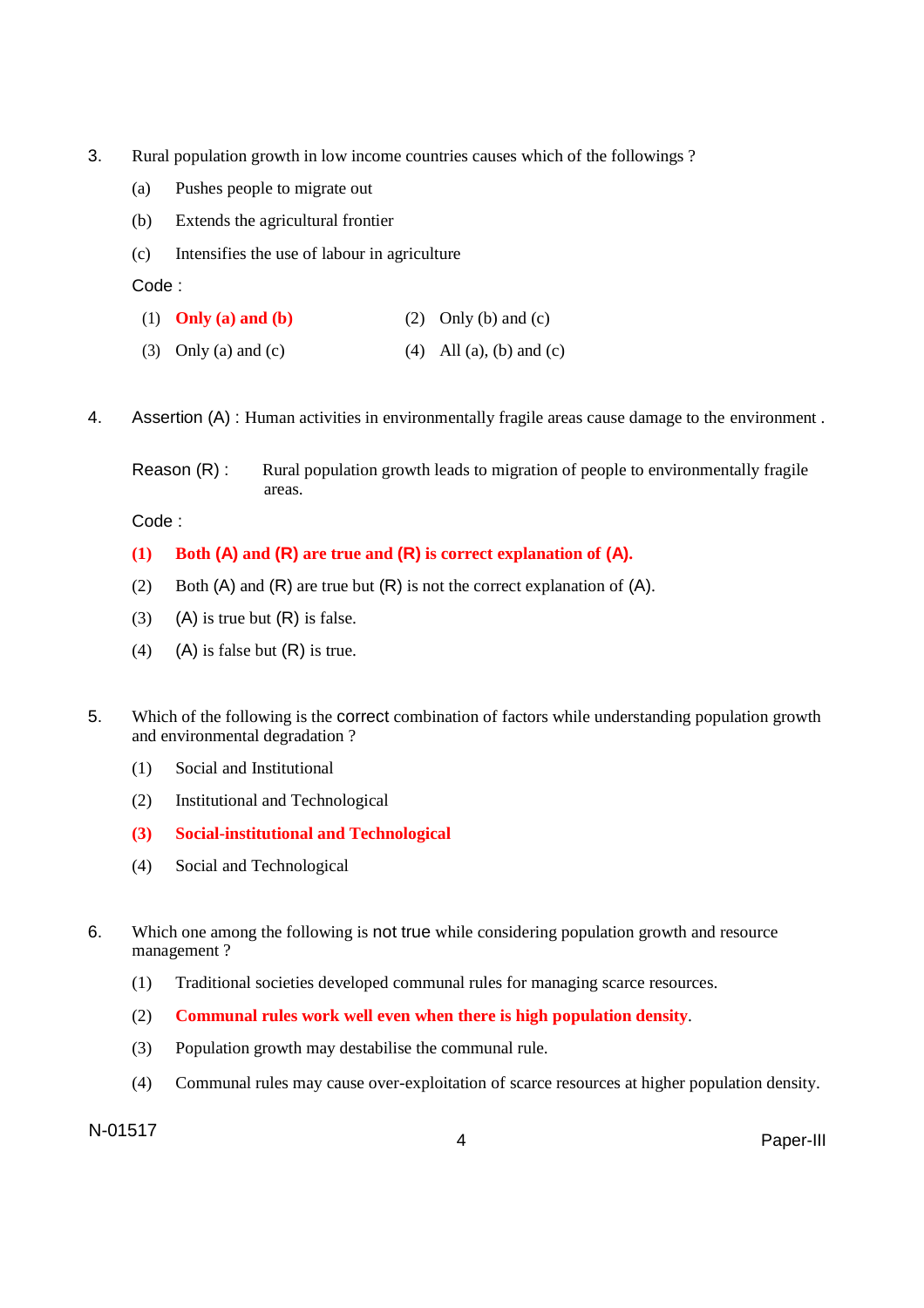- 7. When there is no extramatrital fertility, the Coale's fertility index i,e. over all fertility (If) is estimated using :
	- (1) If=Ig.Im+(1−Im)Ih **(2) If=Ig.Im** (3) If=Ig.Im+Ih (4) If=Ig.Im+(1-Ih)
	- Where Ig Index of marital fertility
		- Im Index of proportion married
		- Ih Index of non-marital fertility
- 8. In which of the following year Thomas Malthus write "First Essay on Principle of Population" ?
	- (1) 1698 (2) 1898 **(3) 1798** (4) 1959
- 9. The International Day for Older Person's is celebrated on which of the following date ?

| $(1)$ 1 <sup>st</sup> March    | $(2)$ 1 <sup>st</sup> October |
|--------------------------------|-------------------------------|
| (3) $15^{\text{th}}$ September | (4) $30^{th}$ July            |

10. The term 'Glass Ceiling' refers to which of the following ?

### **(1) Barriers that prevent women from advancing beyond a certain level.**

- (2) Barriers that prevent children from advancing beyond a certain level.
- (3) Barriers that prevent older people from advancing beyond a certain level.
- (4) None of the above.
- 11. The basic relation between the indices and cumulative fertility measures are given below. Which one of the following is not correct ? Terms taken from Bongaart Model.

 $\overline{\phantom{a}}$ 

|    |                                            | ΙN |                                             |
|----|--------------------------------------------|----|---------------------------------------------|
| TМ |                                            |    | TM                                          |
|    |                                            |    |                                             |
|    | (1) TFR = $C_m \times TM$<br>(3) $Cc = TN$ |    | (2) $C_1 = TF$<br>(4) $C_C \times C_B = TN$ |

N-01517 6 Paper-III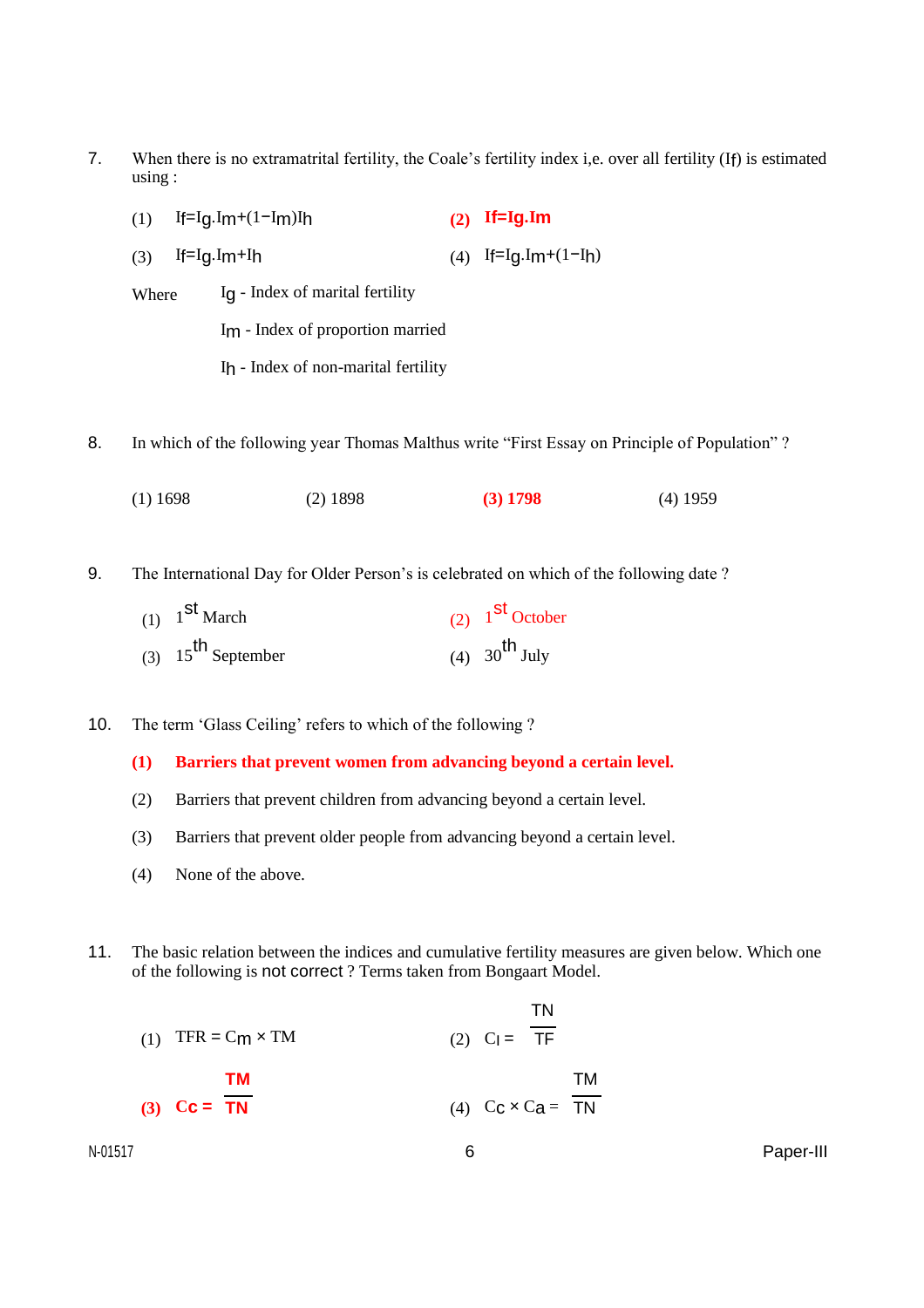12. Which of the following is the best example of the result of 'push factors' operating in place of origin ?

### **(1) Labour out migration**

- (2) Movement along with head of the family
- (3) Movement of students for better education
- (4) Movement after marriage
- 13. Which one of the following combination of States is correctly arranged in ascending order (lower to higher) of their population Size, as per 2011 Census data?
	- (1) Bihar, Uttar Pradesh, Maharashtra, West Bengal
	- **(2) West Bengal, Bihar, Maharashtra, Uttar Pradesh**
	- (3) Maharashtra, Bihar, Uttar Pradesh, West Bengal
	- (4) Bihar, Maharashtra, West Bengal, Uttar Pradesh
- 14. The estimate of Total Fertility Rate in India given by Sample Registration System is found to be lower than estimated in demographic surveys.

Which of the following statements correctly explains it?

- (1) Field workers in demographic surveys are better trained and thus capture more births
- (2) Field supervision in demographic surveys is better and thus more births are captured
- (3) Both (1) and (2) are correct
- **(4) The statement made about the level of TFR in two sources of data is not correct**
- 15. Which amongst the following is not true about the Rashtriya Kishore Swasthya Karyakram(RKSK) ?
	- (1) It focus on holistic model based on continuum of care.
	- (2) It introduces community based interventions through peer educators.
	- **(3) It covers, compulsory health check-up adolescents in the age-group of 10-19 years.**
	- (4) It targets nutrition reproductive health and substance abuse among adolescents.

# N-01517 <sup>8</sup> Paper-III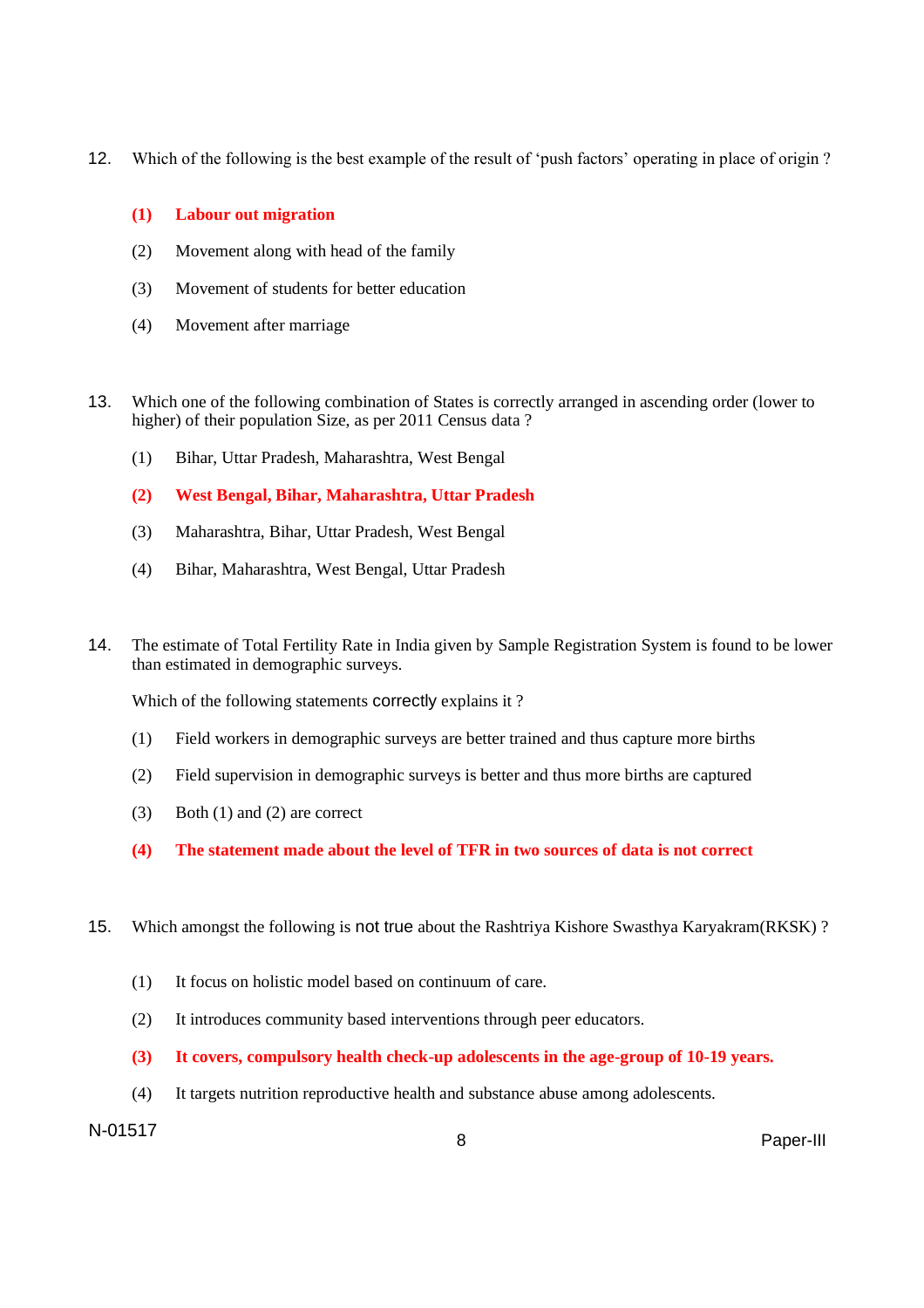- 16. "Building Knowledge Base on Population Ageing in India (BKPAI)" Survey was conducted in which of the following states of India ?
	- (1) All States of India
	- (2) Only in Major States of India
	- (3) Only in South Indian States
	- **(4) Selected Seven States of India**
- 17. According to 2011 Census, which of the following states has the lowest population density?
	- (1) **Rajasthan** (2) Gujarat
	- (3) Madhya Pradesh (4) Orissa
- 18. Among the following which one does not constitute a target under Millennium Development Goal (MDG) ?
	- (1) Reduce MMR by three quarters
	- **(2) Achieve Universal Access to 'Reproductive Health Services'**
	- (3) Achieve Universal Access to Primary Education
	- (4) Reduce under five mortality by two-thirds
- 19. According to data published in SRS Bulletin Dec. 2016, which state has highest level of infant mortality rate in Urban areas ?
	- (1) Odisha (2) Madhya Pradesh
	- (3) **Bihar** (4) Uttar Pradesh
- 20. Arrange the following countries according to their level of population growth rate (average annual percent change), low to high (Estimates for 2016, World Fact Book) using code given below :

| (a)   | USA                        | (b) | UK. | (c) Japan                | (d) France |
|-------|----------------------------|-----|-----|--------------------------|------------|
| Code: |                            |     |     |                          |            |
|       | $(1)$ $(d), (c), (a), (b)$ |     |     | $(2)$ (b), (c), (d), (a) |            |
|       | (3) (c), (d), (b), (a)     |     |     | $(4)$ (a), (c), (d), (b) |            |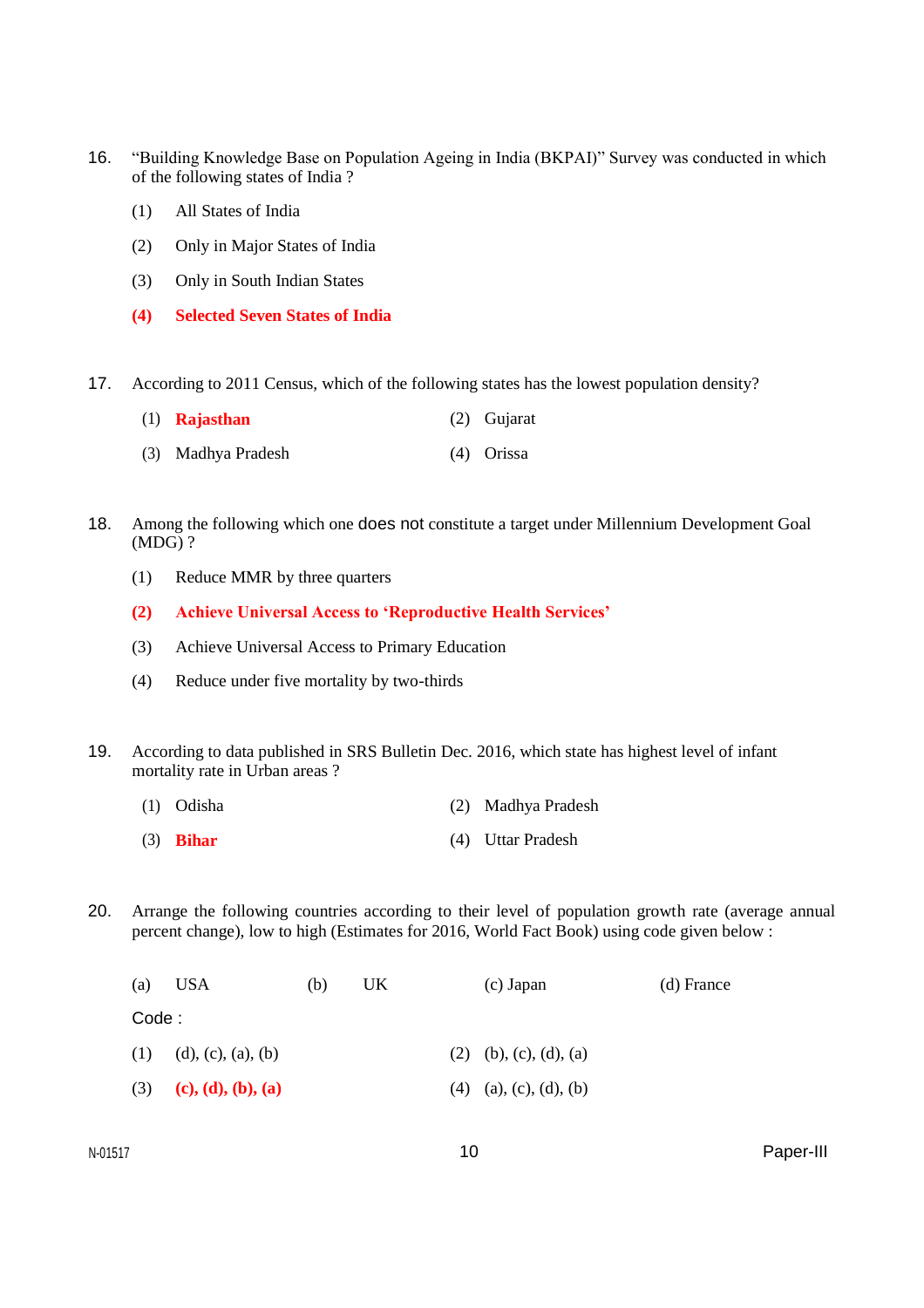21. According to 2011 Census, which of the following state has the lowest female literacy ?

| (1) Jammu and Kashmir | $(2)$ Bihar |
|-----------------------|-------------|
|                       |             |

- (3) **Jharkhand** (4) Rajasthan
- 22. Match different types of birth intervals given in List I with their explanations given in List II using code given below :

|       | List - I                         |       | List - II                                                                                      |  |  |  |
|-------|----------------------------------|-------|------------------------------------------------------------------------------------------------|--|--|--|
| (a)   | Closed Birth Interval            | (i)   | The Closed Birth Interval which includes the survey<br>date and ends after this date in future |  |  |  |
| (b)   | Open Birth Interval              | (ii)  | The period between two live births                                                             |  |  |  |
| (c)   | <b>Straddling Birth Interval</b> | (iii) | The period elapsed since the last live birth till survey<br>date                               |  |  |  |
| (d)   | Forward Birth Interval           | (iv)  | The period from the survey date to the date of next<br>birth                                   |  |  |  |
| Code: |                                  |       |                                                                                                |  |  |  |
|       | $(b)$ $(c)$ $(d)$<br>(a)         |       |                                                                                                |  |  |  |
|       | $(1)$ (ii) (i) (iv) (iii)        |       |                                                                                                |  |  |  |
|       | $(2)$ (ii) (iii) (iv) (i)        |       |                                                                                                |  |  |  |
|       | $(3)$ (ii) (iv) (i) (iii)        |       |                                                                                                |  |  |  |
|       | $(4)$ (ii) (iii) (i) (iv)        |       |                                                                                                |  |  |  |

23. Arrange the following countries according to their population growth rate (average annual percent change), low to high (Estimates 2016, World Fact Book) using code given below :

| (a)   | Pakistan           | $(b)$ India | (c) Sri Lanka              | (d) Bangladesh |
|-------|--------------------|-------------|----------------------------|----------------|
| Code: |                    |             |                            |                |
| (1)   | (d), (b), (c), (a) |             | (2) (c), (d), (b), (a)     |                |
| (3)   | (c), (b), (a), (d) |             | $(4)$ $(d), (b), (a), (c)$ |                |
|       |                    |             |                            |                |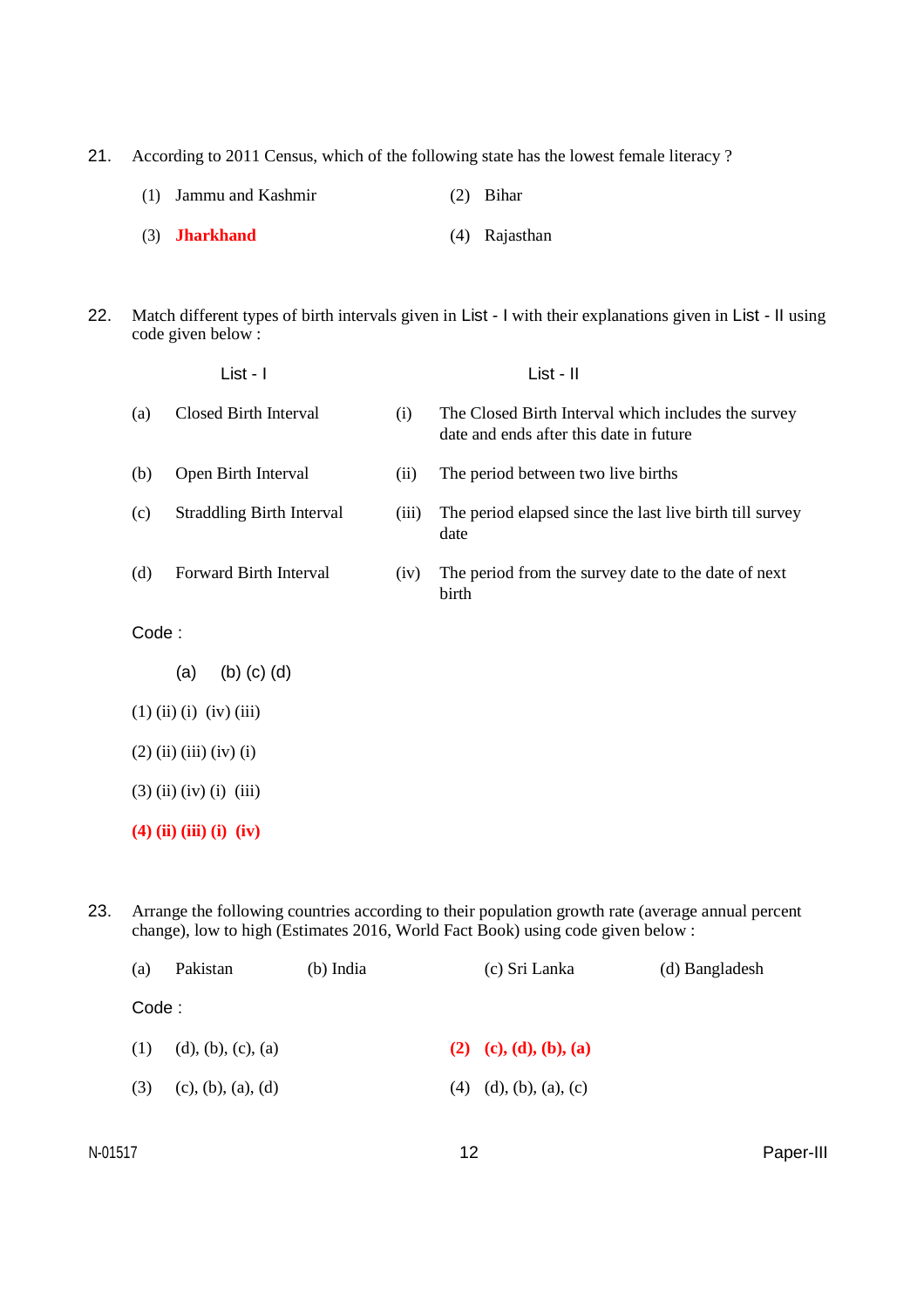24. Match the International days shown in List - I with their dates when they are celebrated shown in List - II, using code given below :

|       | List - I            |                   |     |                |  |       | List - II |
|-------|---------------------|-------------------|-----|----------------|--|-------|-----------|
|       | (a) Environment Day |                   |     |                |  | (i)   | June 21   |
|       | (b) Health Day      |                   |     |                |  | (ii)  | April 7   |
|       | (c) Toilet Day      |                   |     |                |  | (iii) | June 5    |
|       | (d) Yoga Day        |                   |     | $(iv)$ Nov. 19 |  |       |           |
| Code: |                     |                   |     |                |  |       |           |
|       | (a)                 | $(b)$ $(c)$ $(d)$ |     |                |  |       |           |
| (1)   | $(i)$ $(ii)$ $(iv)$ |                   |     | (iii)          |  |       |           |
| (2)   | (iii)               | $(ii)$ $(iv)$     |     | (i)            |  |       |           |
| (3)   |                     | $(ii)$ $(iv)$     | (i) | (iii)          |  |       |           |
|       |                     |                   |     |                |  |       |           |

## (4) (iv) (iii) (ii) (i)

25. The 'PCPNDT Act' in India was enacted for which one of the following purpose ?

- (1) To reduce MMR
- (2) To reduce TFR
- (3) To stop female infanticide
- **(4) To stop female foeticide**

26. The theory of epidemiological transaction deals with which one of the following ?

- (1) Changes in mortality pattern
- (2) Changes in fertility pattern
- **(3) Changes in disease pattern**
- (4) Changes in migration pattern

# N-01517 <sup>14</sup> Paper-III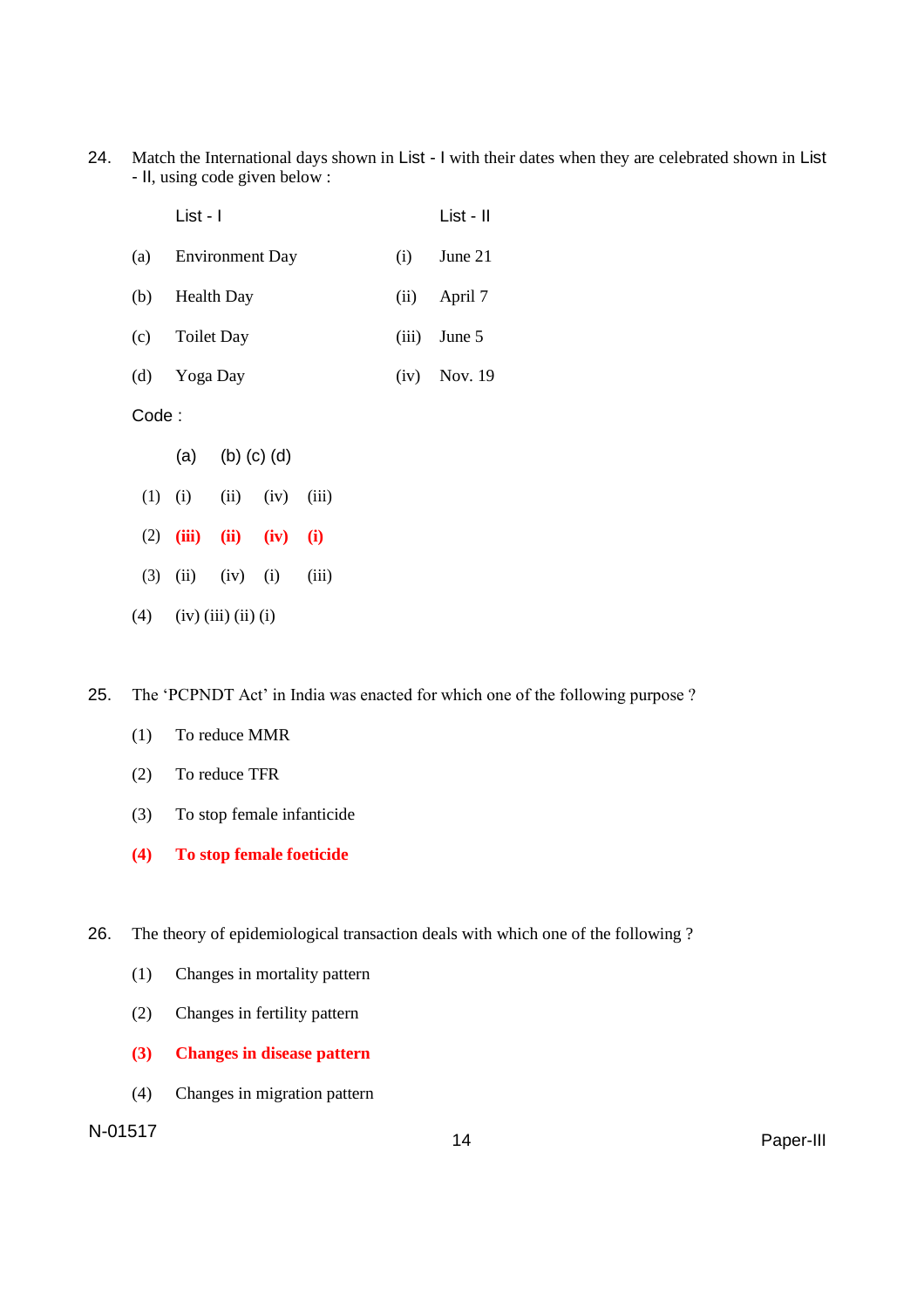27. Match various indicators of use of family planning program services in List - I with thier values in List - II as reported in NFHS - IV :

|                           | $List - I$                                          |       | List - II   |  |
|---------------------------|-----------------------------------------------------|-------|-------------|--|
| (a)                       | Unmet need of limiting                              | (i)   | 47.8%       |  |
| (b)                       | Unmet need of spacing                               | (ii)  | 12.9%       |  |
|                           | (c) Use of contraceptives<br>among eligible couples | (iii) | 7.2%        |  |
| (d)                       | Total unmet need                                    |       | $(iv)$ 5.7% |  |
| Code:                     |                                                     |       |             |  |
|                           | (a) (b) (c) (d)                                     |       |             |  |
| $(1)$ (iv) (iii) (ii) (i) |                                                     |       |             |  |
| $(2)$ (iv) (iii) (i) (ii) |                                                     |       |             |  |
| $(3)$ (iii) (iv) (i) (ii) |                                                     |       |             |  |
| (4)                       | $(ii)$ $(iii)$ $(iv)$ $(i)$                         |       |             |  |

28. Match the Demographics Surveys listed in List - I with the periods in where they were conducted shown in List - II using code given below :

|        | List - I                          |                 |  |                   | List - II        |  |
|--------|-----------------------------------|-----------------|--|-------------------|------------------|--|
|        | $(a)$ NFHS - 3                    |                 |  |                   | $(i)$ 2005 - 06  |  |
|        | (b) NFHS - $4$                    |                 |  | $(ii)$ 2007 - 08  |                  |  |
|        | $(c)$ DLHS - 3                    |                 |  | $(iii)$ 2012 - 13 |                  |  |
|        | $(d)$ DLHS-4                      |                 |  |                   | $(iv)$ 2015 - 16 |  |
| Code : |                                   |                 |  |                   |                  |  |
|        |                                   | (a) (b) (c) (d) |  |                   |                  |  |
|        | $(1)$ $(ii)$ $(iii)$ $(iiv)$      |                 |  |                   |                  |  |
|        | $(2)$ $(i)$ $(iii)$ $(ii)$ $(iv)$ |                 |  |                   |                  |  |
|        | $(3)$ $(ii)$ $(iii)$ $(i)$ $(iv)$ |                 |  |                   |                  |  |
|        | $(4)$ (i) (iv) (ii) (iii)         |                 |  |                   |                  |  |
|        |                                   |                 |  |                   |                  |  |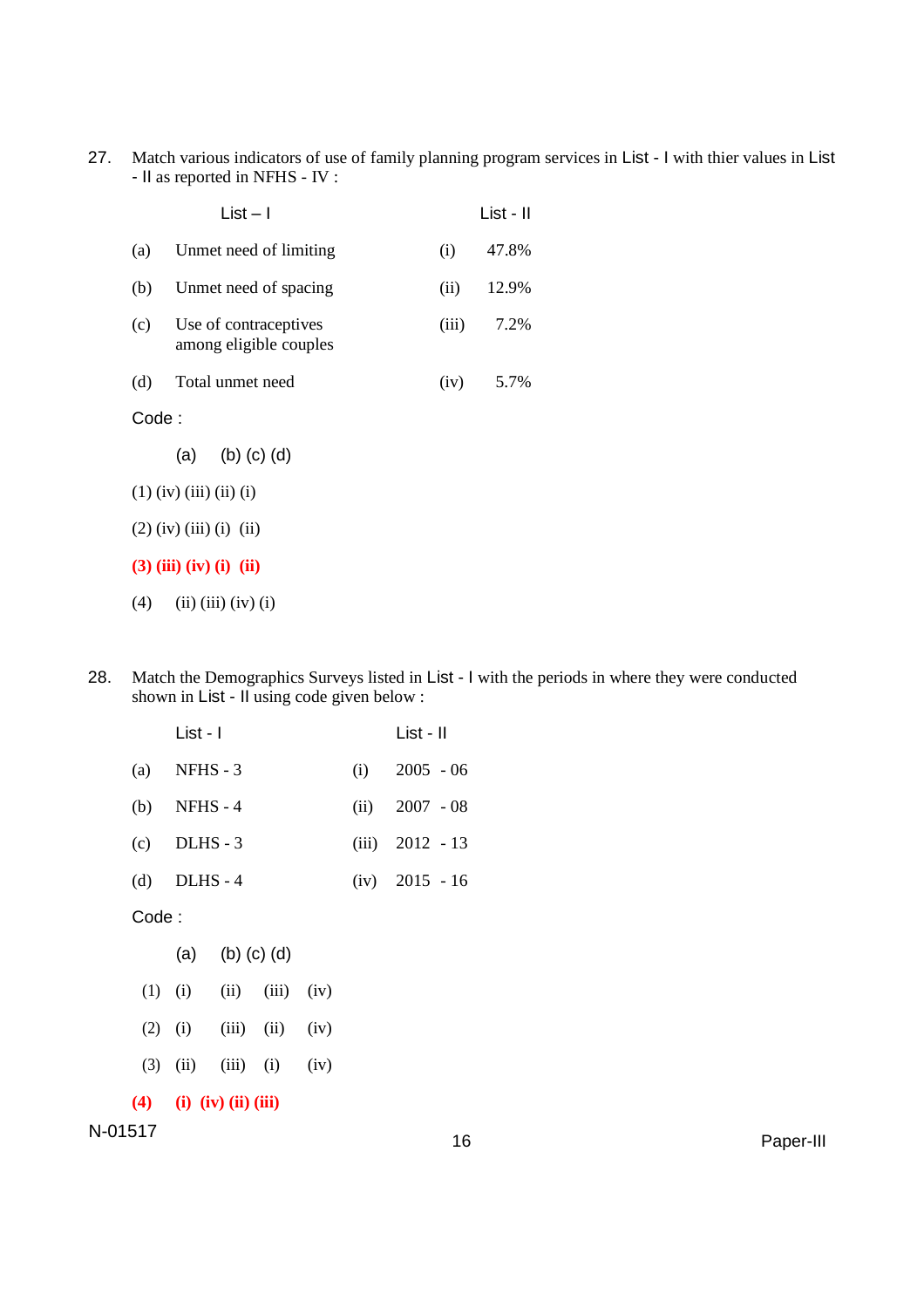- 29. Which one of the following is the right expansion of SNCU ?
	- (1) State and National Contraceptive Unit
	- **(2) Sick Newborn Care Units**
	- (3) Severe Neonatal Care Units
	- (4) Sick Neonatal Care Unit
- 30. If population of a country can be divided into three broad age groups : P0-14, P15-59 and P60+, then child dependency ratio is defined by which one of the following ?

(1) 
$$
\frac{P_{0.14}}{P_{15.59} + P_{60+}}
$$
  
\n(2)  $\frac{P_{0.14}}{P_{0.14} + P_{15.59}}$   
\n(3)  $\frac{P_{0.14}}{P_{15.59}}$   
\n(4)  $\frac{P_{0.14}}{P_{0.14} + P_{15.59} + P_{60+}}$ 

- 31. Which of the following Ministry is mainly responsible for the welfare of the older persons ?
	- (1) Ministry of Health and Family Welfare
	- **(2) Ministry of Social Justice and Empowerment**
	- (3) Ministry of Rural Development
	- (4) Ministry of Finance
- 32. Which of the following is not taken as a criterion for defining urban centres in India ?
	- (1) Population size **(2) Status of basic amenities**
	- (3) Population density (4) Male work force structure
- 33. Which of the following is one of the indicators used to compute 'Human Development Index' ?
	- (1) Infant Mortality Rate (2) Morbidity Rate (3) **Life Expectancy at birth** (4) Death Rate
-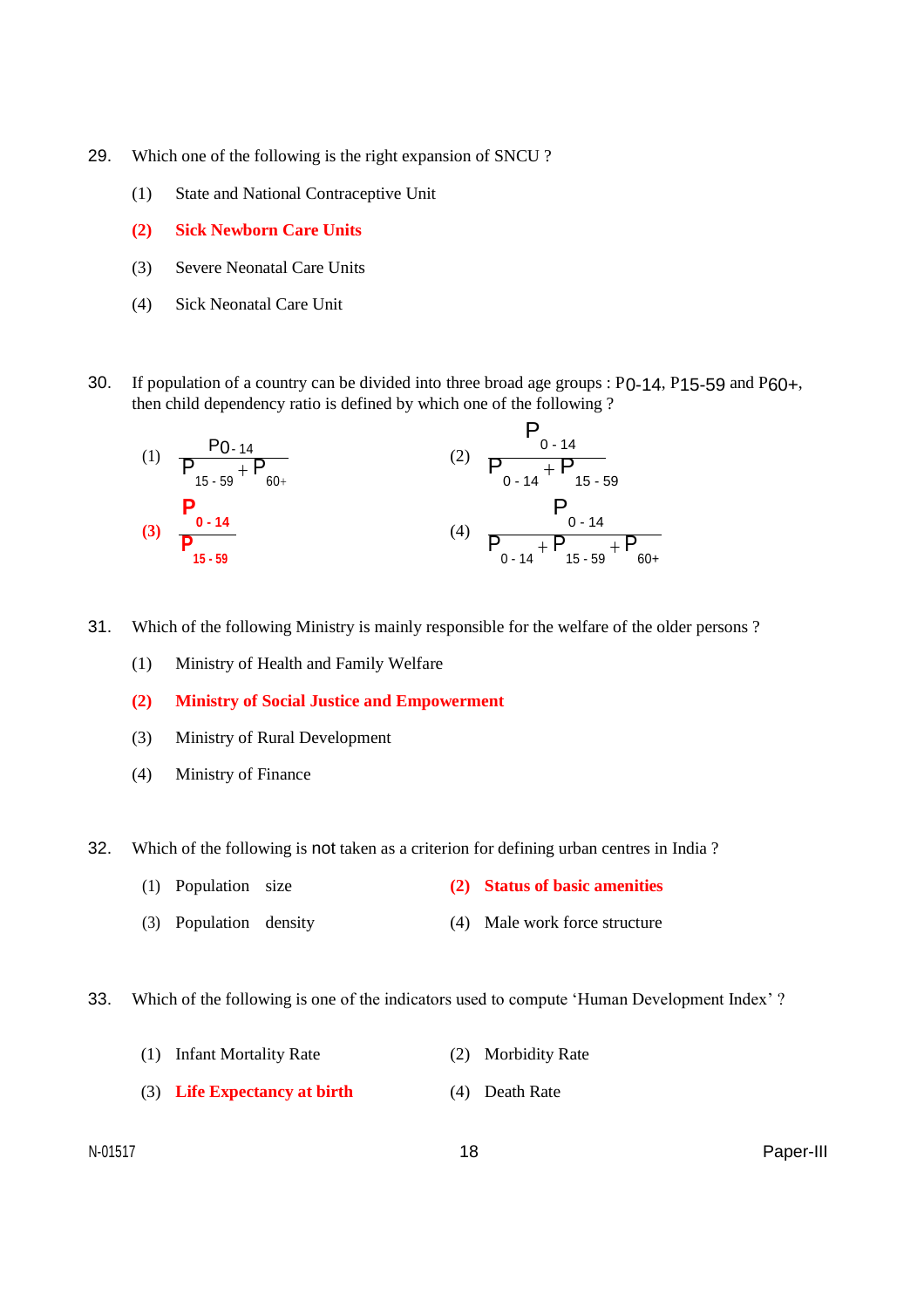34. Arrange following states by nutritional status of under-five years children (weight-for-age) in the year 2015-16, highest to lowest, as per NFHS-4 fact-sheet.

| (a)   | Karnataka                | (b)                | Kerala                                               |
|-------|--------------------------|--------------------|------------------------------------------------------|
| (c)   | Andhra Pradesh           | (d)                | Maharashtra                                          |
| Code: |                          |                    |                                                      |
| (1)   | (a), (b), (c), (d) $(2)$ | (a), (c), (d), (b) | (3) (b), (c), (d), (a) (4) <b>(d), (a), (c), (b)</b> |

- 35. The 'National Health Policy 2017' aims to reduce IMR by the year 2019 to which of the following levels ?
	- (1) 25 (2) **28** (3) 30 (4) 35
- 36. Which one of the following given in List I is not matched correctly with items given in List - II ?

|     | $List - I$               |       | List - II                      |
|-----|--------------------------|-------|--------------------------------|
|     | (1) Coale-Demeny         | (1)   | Model Life Table               |
| (2) | Whipple's index          | (11)  | Age-preference index           |
|     | (3) Myer's Blended Index | (iii) | <b>Fertility preference</b>    |
| (4) | Hajnal method            | (1V)  | Singulate mean age at marriage |

- 37. As per the SRS Abridged life Table 2011-15, which among the following states is having the lowest male life expectancy at birth ?
	- (1) Bihar (2) Haryana (3) Karnataka (4) **Rajasthan**
- 38. Which one of the following is correct annual rate of growth for the population, which takes 25 years to double itself ?
	- (1) 2.5% (2) 2.7% **(3) 2.8%** (4) 3.0%

N-01517 20 Paper-III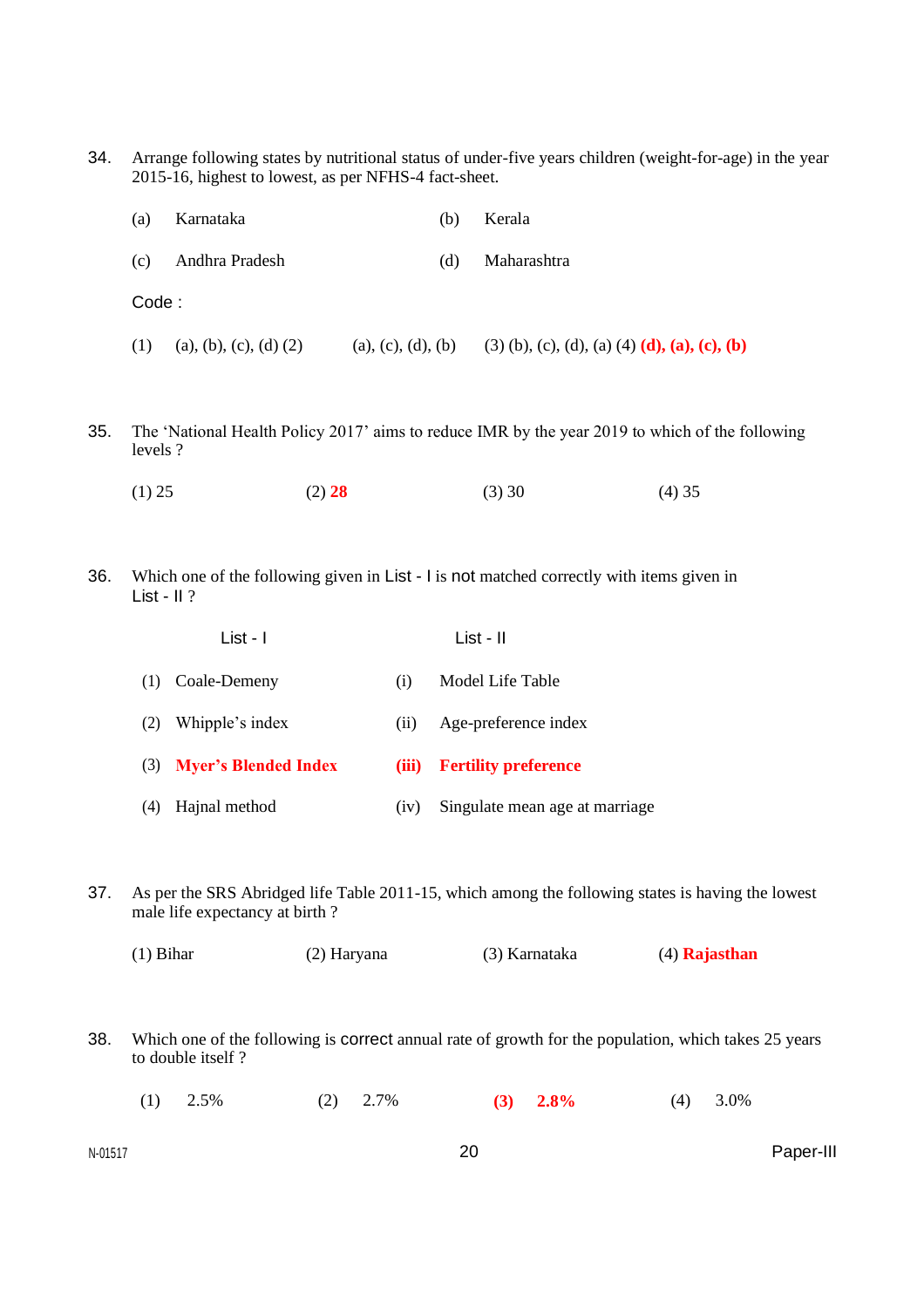39. Match Various Social Health Insurance Schemes given in List - I with states where these were launched given in List - II using code given below :

|                           | List - I                  |       | List - II      |  |  |  |
|---------------------------|---------------------------|-------|----------------|--|--|--|
| (a)                       | Rajiv Arogya Shree Scheme | (i)   | Goa            |  |  |  |
| (b)                       | Kutumbshree Scheme        | (ii)  | Andhra Pradesh |  |  |  |
| (c)                       | Deen Dayal Swasthya Seva  | (iii) | Rajasthan      |  |  |  |
|                           | Yojana                    |       |                |  |  |  |
| (d)                       | Bhama Shah Yojana         | (iv)  | Kerala         |  |  |  |
| Code:                     |                           |       |                |  |  |  |
|                           | (a) (b) (c) (d)           |       |                |  |  |  |
|                           | $(1)$ (ii) (iv) (i) (iii) |       |                |  |  |  |
| $(2)$ (ii) (iii) (iv) (i) |                           |       |                |  |  |  |
| $(3)$ (iii) (iv) (i) (ii) |                           |       |                |  |  |  |
|                           | $(4)$ (iv) (i) (ii) (iii) |       |                |  |  |  |

40. Which among the following EAG states is having highest percent of institutional births during 5 years before the survey according to NFHS-4, 2015-16 ?

| $(1)$ Bihar            | (2) Madhya Pradesh |
|------------------------|--------------------|
| $(3)$ <b>Rajasthan</b> | (4) Uttar Pradesh  |

41. Which among the following **does not** correctly describe the elderly population in India?

#### **(1) Males are more than females**

- (2) Widows are more than widower
- (3) Marginals workers are more than main workers
- (4) Numbers of rural elderly are more than of urban
- 42. Which one of the following measure is useful for comparing the fertility level of two population ?

| $(1)$ CBR  | $(2)$ CEB |
|------------|-----------|
| $(3)$ ASFR | $(4)$ TFR |

- 43. When was Emergency Contraceptive Pill (ECP) introduced in the family welfare programme by the Ministry of Health and Family Welfare, Government of India ?
	- (1) **2002** (2) 2004 (3) 2005 (4) 2001

N-01517 22 Paper-III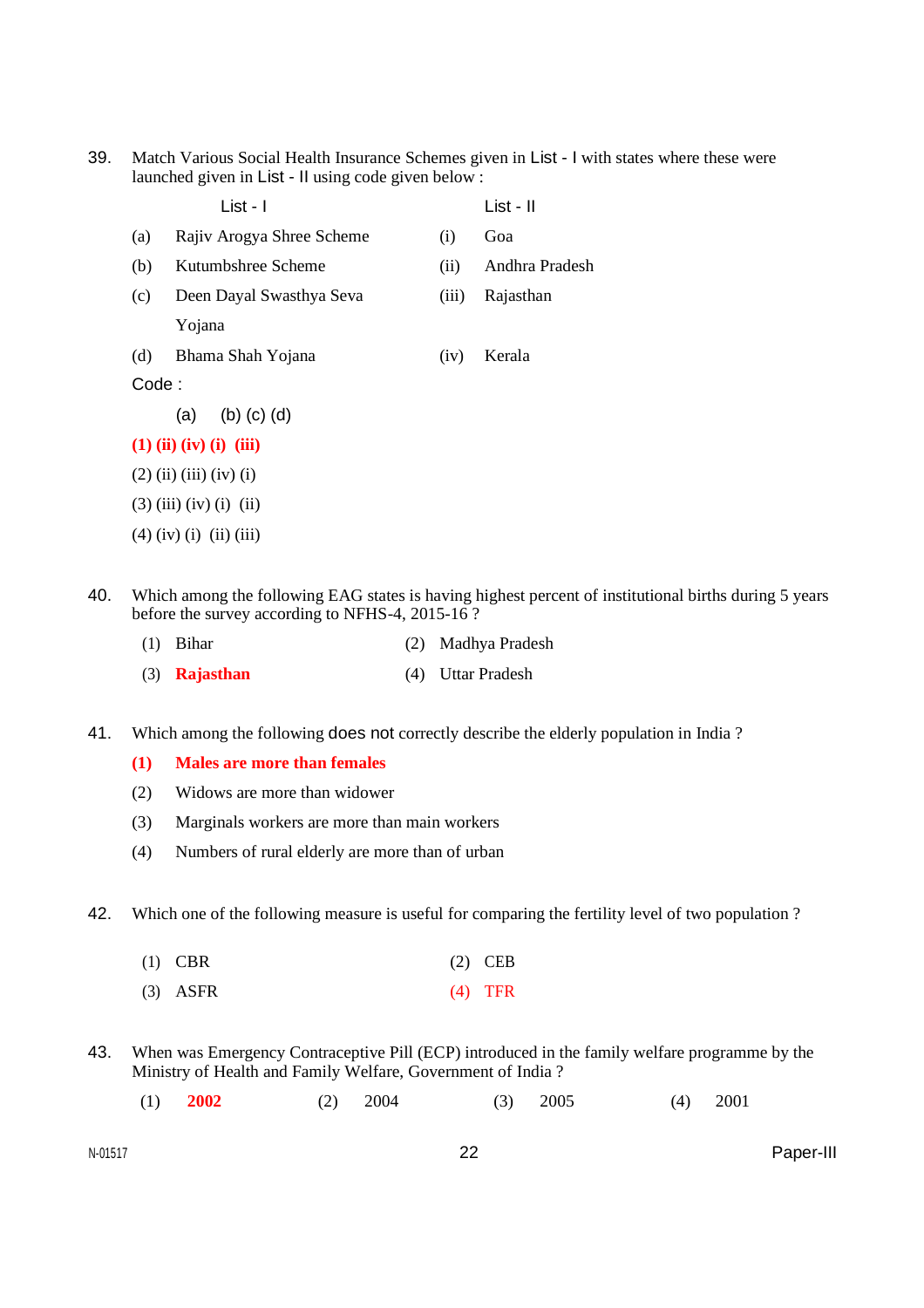44. Ranking of health facilities viz PHCs, CHCs etc. started by the Government of India using which of the following data Source ?

(1) **HMIS** (2) MCTS (3) DLHS (4) NFHS

- 45. Which of the following is not government strategy under 'Mission Parivar Vikas' for high fertility districts ?
	- (1) Assured services
	- (2) Building additional HR capacity
	- (3) Ensuring commodity security and promotional schemes
	- **(4) Public-private partnership for increasing modern contraceptive methods.**
- 46. Which one of the following statement is correct about the high sex ratio in a state of India ?
	- (1) High number of males than females in the population.
	- **(2) Low number of males than females in the population.**
	- (3) High number of female infants than male infants in the population.
	- (4) High number of females than males in the age group 15-49 years.
- 47. Which one of the following is not part of the RMNCH+A Programme ?
	- (1) Maternal Health (2) Adolescent Health
	- (3) **Geriatric Health** (4) Family Planning

48. Match items given in List - I with the their dates given in List - II using code given below :

|       |     | List - I |                             |                       |  |       | List - II |
|-------|-----|----------|-----------------------------|-----------------------|--|-------|-----------|
| (a)   |     |          | International Yoga Day      |                       |  | (i)   | April 7   |
| (b)   |     |          |                             | World Environment Day |  | (ii)  | July 11   |
| (c)   |     |          | <b>World Population Day</b> |                       |  | (iii) | June 5    |
| (d)   |     |          | World Health Day            |                       |  | (iv)  | June 21   |
| Code: |     |          |                             |                       |  |       |           |
|       | (a) |          | $(b)$ $(c)$ $(d)$           |                       |  |       |           |
| (1)   | (i) | (ii)     | (iii)                       | (iv)                  |  |       |           |

- $(2)$   $(iii)$   $(iv)$   $(ii)$   $(i)$
- (3) (iv) (iii) (i) (ii)
- **(4) (iv) (iii) (ii) (i)**

N-01517 <sup>24</sup> Paper-III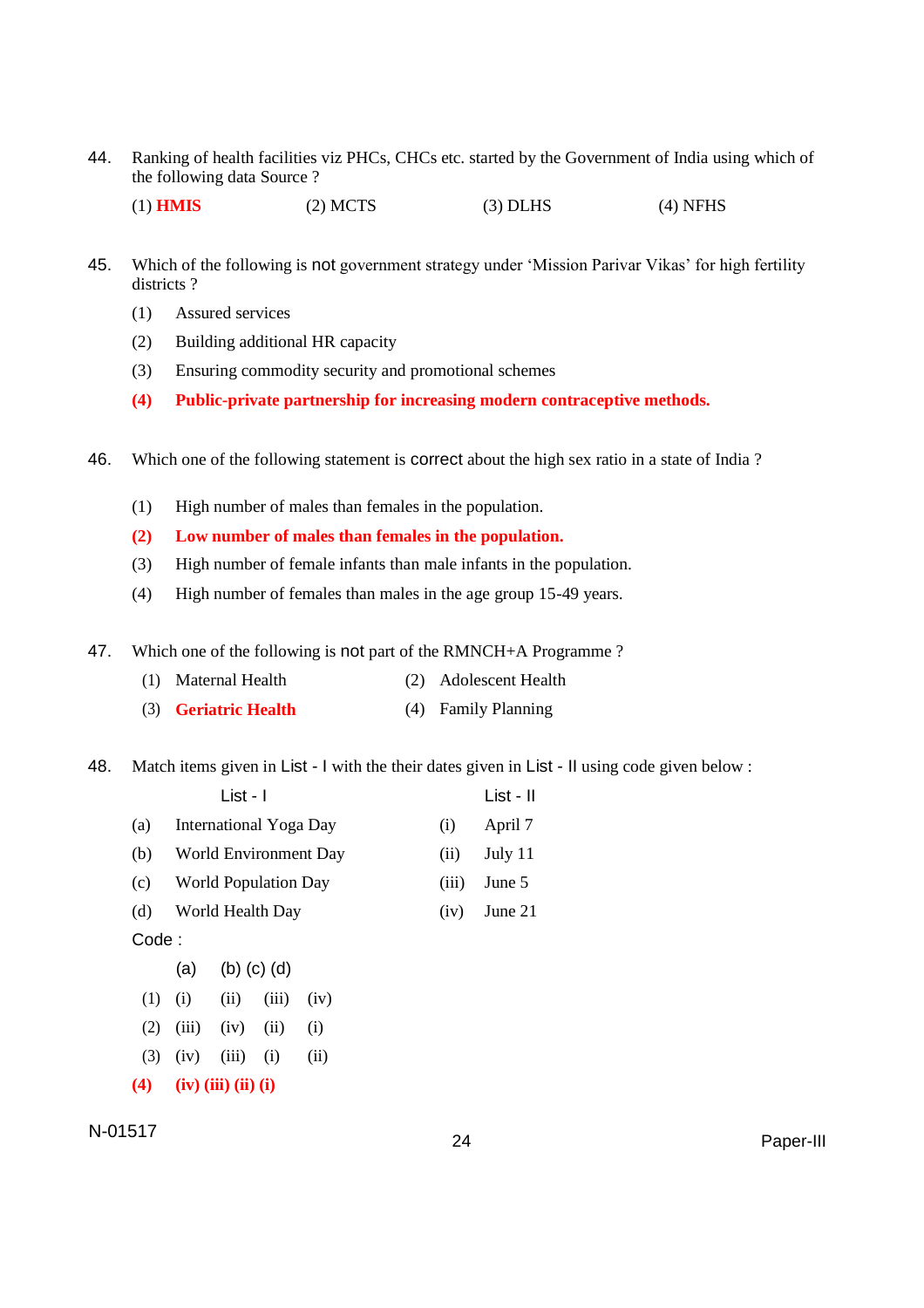- 49. Which code among the following is true related to measuring migration by using life table survival ratio ? It will be a gross measurement as life tables in India :
	- (a) Cannot capture sub-regional variations
	- (b) Cannot capture rural-urban variations
	- (c) Cannot capture population sub-group variations
	- (d) Cannot capture temporal variations

- **(1) (a) and (b)**
- **(2) (a), (b) and (c)**
- **(3) (b), (c) and (d)**
- **(4) (b) and (d)**
- 50. Match the stages under 'Demographic Transition' given in List I with their descriptions given in List - II using code given below :
	- List I List II
	-
	-
	-
	-
	- Code :
		- (a) (b) (c) (d)
	- (1) (iv) (i) (ii) (iii)
	- $(2)$   $(iv)$   $(iii)$   $(i)$   $(ii)$
	- $(3)$   $(iv)$   $(ii)$   $(iii)$   $(i)$
	- **(4) (iv) (iii) (ii) (i)**
- 
- (a) Stage I (i) Low birth and low death rates
- (b) Stage II (ii) Declining birth rate and low death rate
- (c) Stage III (iii) High birth rate and falling death rate
- (d) Stage IV (iv) High birth rate and high death rate

- 51. As per the SRS Bulletin December 2016, among the following states, which is having the highest female infant mortality rate ?
	- (1) **Bihar** (2) Rajasthan (3) Madhya Pradesh (4) Uttar Pradesh
- 52. Which one of the following is not the part of commitment under the Family Planning-2020 Programme ?
	- (1) Expanding the basket of choices.
	- (2) Provision of services to all beneficiaries including adolescents through integrated RMNCH+A.
	- (3) Fostering Partnership with Non-governmental sector for improved service delevery.
	- (4) **Universal access to family planning services by 2020**.

N-01517 <sup>26</sup> Paper-III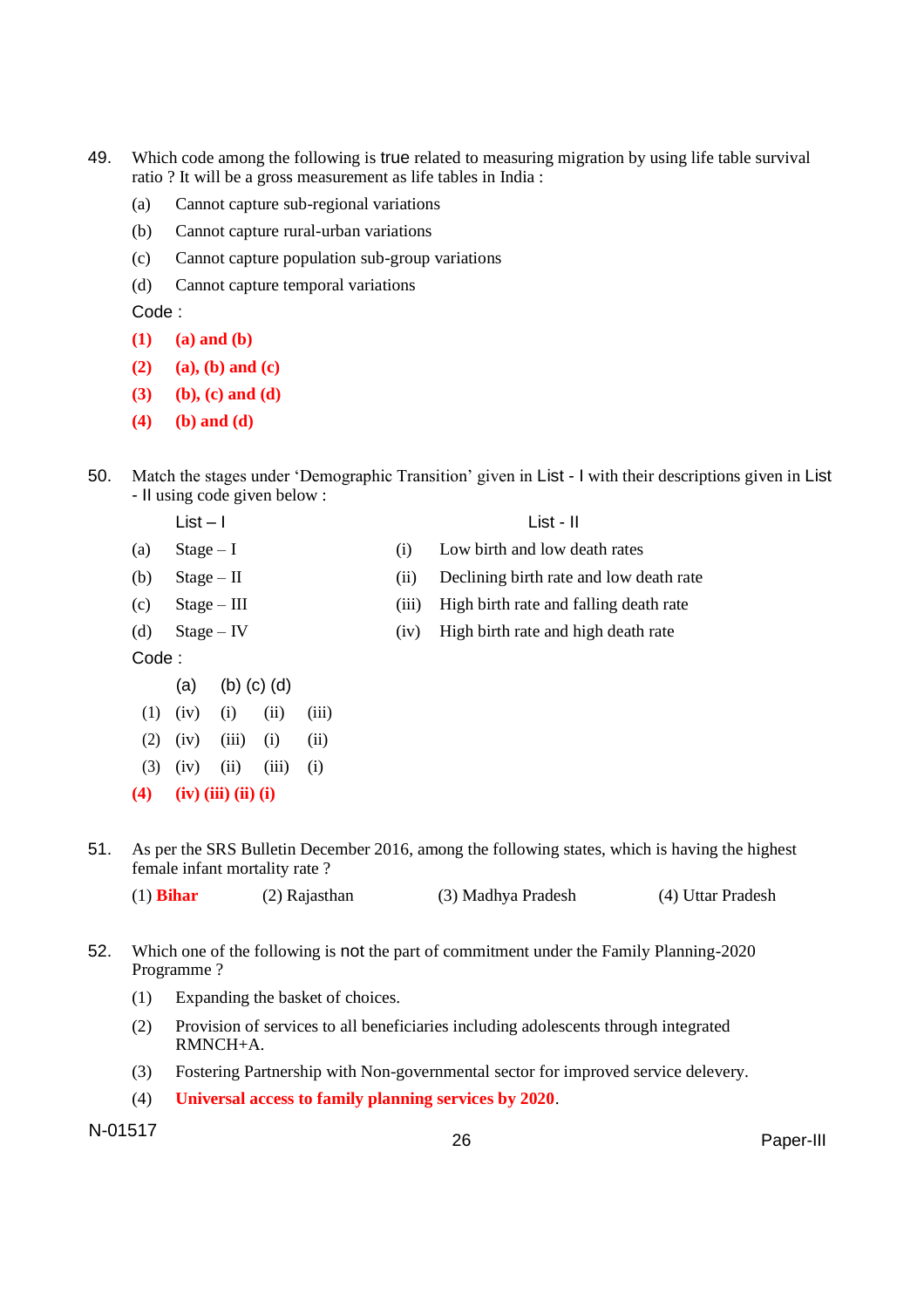53. Table below gives denominators and numerators of different fertility indicators.

|     |       | <b>Births</b> |                             |                   |       |       | Women in reproductive ages |                                                                                                             | <b>ASFR</b>                             |           |            |  |  |
|-----|-------|---------------|-----------------------------|-------------------|-------|-------|----------------------------|-------------------------------------------------------------------------------------------------------------|-----------------------------------------|-----------|------------|--|--|
|     |       | $B_{15-19}$   |                             |                   |       |       | $W_{15 - 19}$              |                                                                                                             | <b>ASFR</b>                             | $15 - 19$ |            |  |  |
|     |       |               |                             |                   |       |       |                            |                                                                                                             |                                         |           |            |  |  |
|     |       |               |                             |                   |       |       |                            |                                                                                                             |                                         |           |            |  |  |
|     |       |               |                             |                   |       |       |                            |                                                                                                             |                                         |           |            |  |  |
|     |       | $B_{45-49}$   |                             |                   |       |       | $W_{45-49}$                |                                                                                                             | ASFR $_{45-49}$                         |           |            |  |  |
|     |       | Β             | $15 - 49$                   |                   |       |       | $\frac{1}{15 - 49}$        |                                                                                                             | $\overline{\text{ASFR}}_{15\text{-}49}$ |           |            |  |  |
|     |       |               |                             |                   |       |       |                            | Assuming ratio of female to male births as $\overline{F}$ and total population P. Match the indicators<br>м |                                         |           |            |  |  |
|     |       |               |                             |                   |       |       |                            | shown in List - I with their method of computation shown in List - II.                                      |                                         |           |            |  |  |
|     |       | List - I      |                             |                   |       |       | List - II                  |                                                                                                             |                                         |           |            |  |  |
|     | (a)   | <b>TFR</b>    |                             |                   |       | (i)   | 49<br>$x = 15$             | $\sum_{x=x+5}^{10}$ ASFR $x = 5$                                                                            |                                         |           |            |  |  |
|     | (b)   | <b>GFR</b>    |                             |                   |       | (ii)  |                            | $(B15 - 49/W15 - 49)x1000$                                                                                  |                                         |           |            |  |  |
|     | (c)   | <b>CBR</b>    |                             |                   |       | (iii) | 49                         | $\sum_{x=x+5}^{49}$ ASFR $x=x+5$ $\times$ $\frac{F}{F+M}$                                                   |                                         |           | $\times 5$ |  |  |
|     | (d)   | <b>GRR</b>    |                             |                   |       |       |                            | (iv) $(B15 - 49/P)x1000$                                                                                    |                                         |           |            |  |  |
|     | Code: |               |                             |                   |       |       |                            |                                                                                                             |                                         |           |            |  |  |
|     |       | (a)           |                             | $(b)$ $(c)$ $(d)$ |       |       |                            |                                                                                                             |                                         |           |            |  |  |
|     | (1)   | (iii)         | (iv)                        | (ii)              | (i)   |       |                            |                                                                                                             |                                         |           |            |  |  |
|     | (2)   | (i)           | (ii)                        | (iv)              | (iii) |       |                            |                                                                                                             |                                         |           |            |  |  |
|     | (3)   |               | $(i)$ $(iii)$ $(iv)$ $(ii)$ |                   |       |       |                            |                                                                                                             |                                         |           |            |  |  |
|     |       |               | $(4)$ (iii) (iv) (i) (ii)   |                   |       |       |                            |                                                                                                             |                                         |           |            |  |  |
| 54. |       |               |                             |                   |       |       |                            | Life expectancy at age 1 for india as per SRS Abridge life Table 2011-15 was about ?                        |                                         |           |            |  |  |

| $(1)$ 65 years | $(2)$ 67 years | $(3)$ 70 years | $(4)$ 75 years |
|----------------|----------------|----------------|----------------|
| N-01517        |                | 28             | Paper-III      |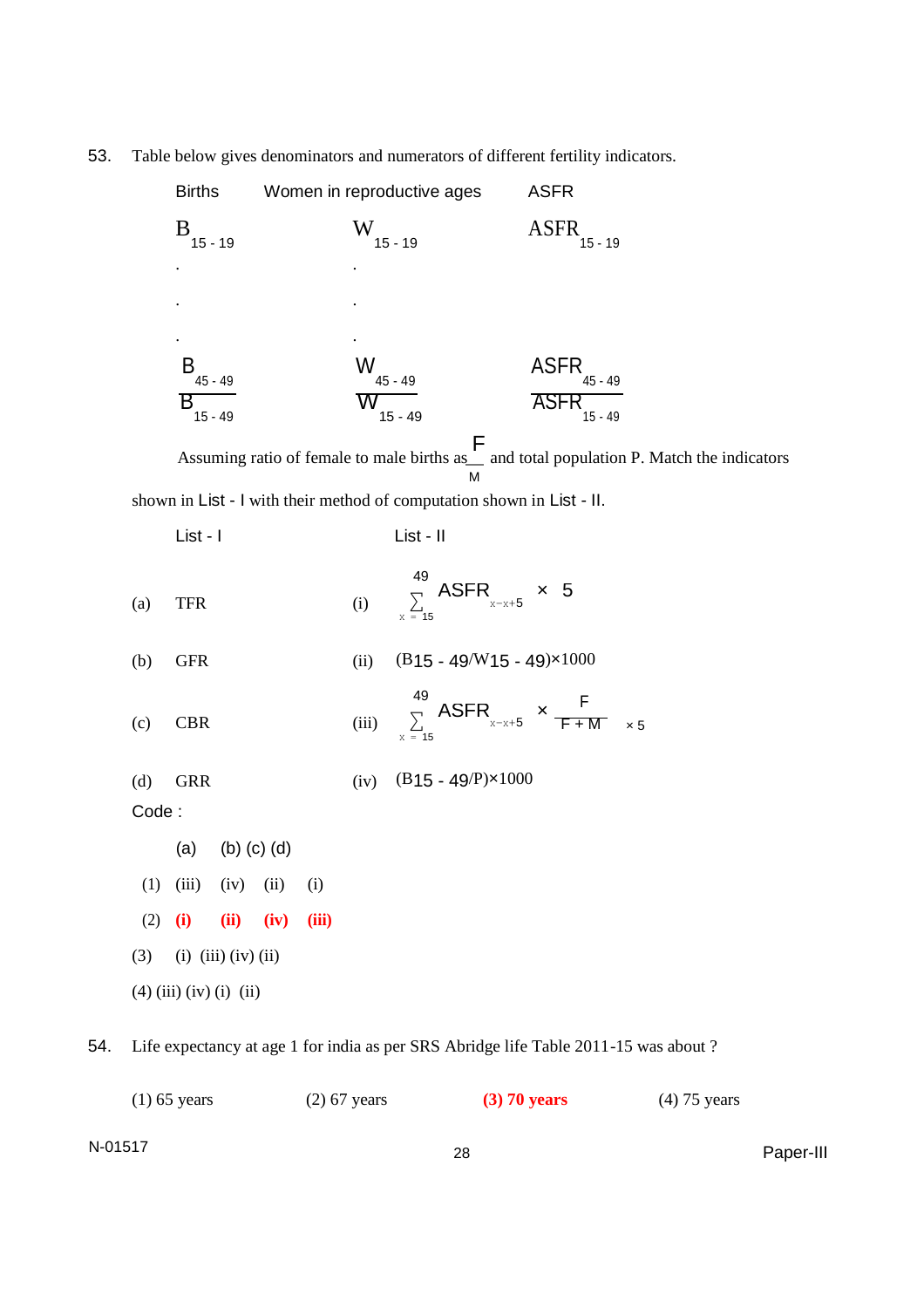- 55. Which one of the following is not a mandate of 'National Commission on Population' ?
	- **(1) To formulate state specific plans for promotion of family planning programme**
	- (2) To review, monitor and give directions for implementation of National Population Policy
	- (3) To promote synergy between health, education and development programmes
	- (4) To develop a vigorous people's programme to support the national efforts
- 56. Assertion (A) : The contraceptive use among women who had 3 or more sons found to be high compared to those who had less children.
	- Reason (R) : Contraceptive use may have been adopted primarily by those who wish to stop child bearing.

- (1) Both  $(A)$  and  $(R)$  are true and  $(R)$  is correct explanation of  $(A)$ .
- **(2) Both (A) and (R) are true, but (R) is not the only explanation of (A).**
- (3) (A) is true, but  $(R)$  is false.
- (4) (A) is false, but  $(R)$  is true.
- 57. With reorganisation of administrative boundaries, which of the following measures of migration gets affected ?
	- (1) Migration rate
	- (2) Percentage distribution of migration in different streams
	- **(3) Percentage distribution of migration in distance categories**
	- (4) Net migration
- 58. Which of the following age groups has been used to describe the "Young Population" by United Nations ?
	- (1) 15-19 (2) **15-24** (3) 15-29 (4) 15-34

N-01517 30 Paper-III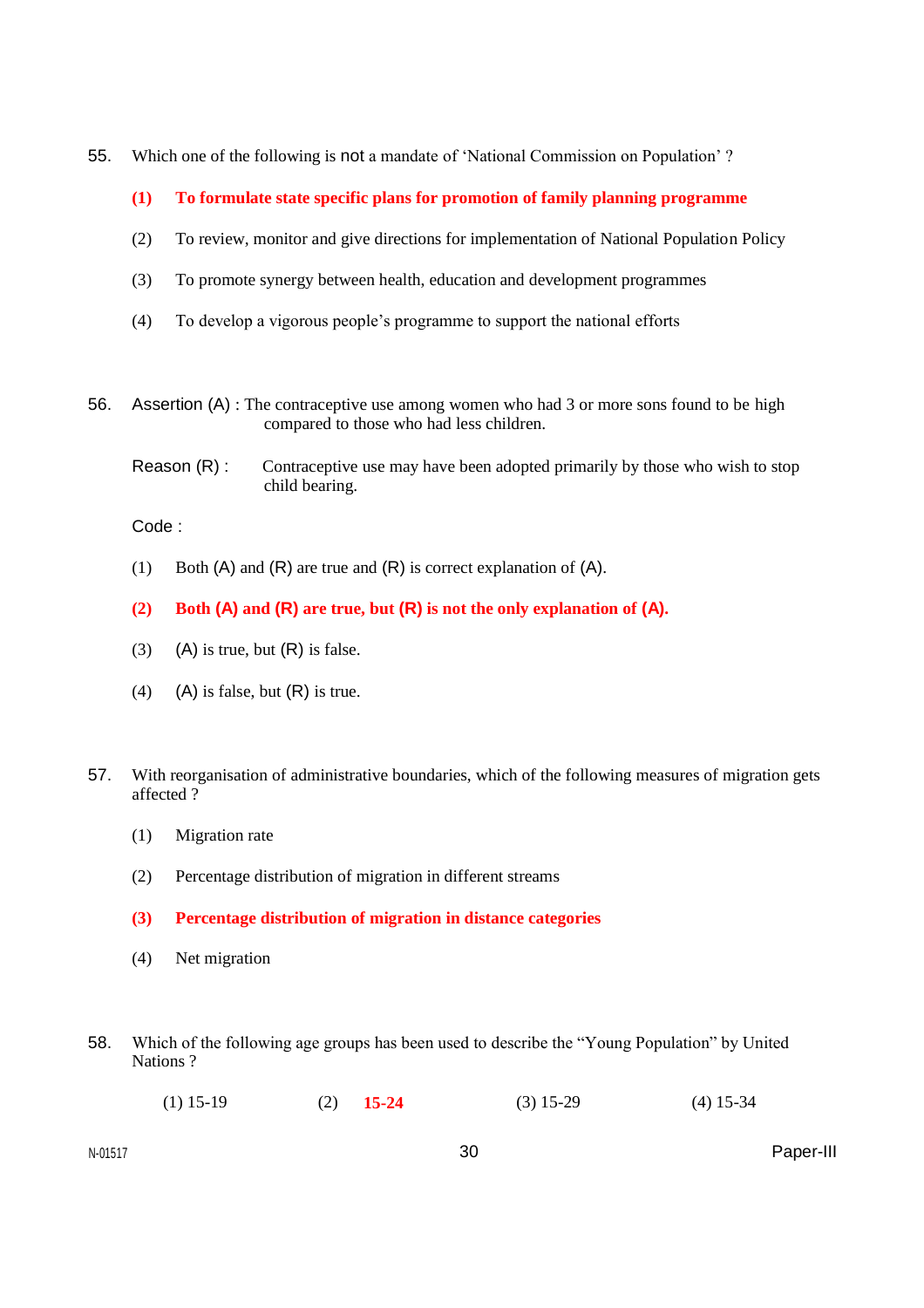59. Match various committees under List - I with their recommendations given in List - II and answer using code given below :

List - I

### List - II

- (a) Bhore Commitee (b) Mudaliar Commitee
- (c) Srivastava Commitee
- (d) Jungalwala Commitee

(i) Integration of health services

- (ii) Development of Primary Health Centers
- (iii) Creation of All India Health Services
- (iv) Reorientation of Medical Education

Code :

- (a) (b) (c) (d)
- **(1) (ii) (iii) (iv) (i)**  $(2)$   $(iii)$   $(iv)$   $(i)$   $(ii)$  $(3)$   $(iv)$   $(i)$   $(ii)$   $(iii)$
- $(4)$  (i) (ii) (iii) (iv)
- 60. Match names of the eminent Demographers in List I with the year of population theory given in List - II using code given below :

|       | List - I              |       | List - II   |
|-------|-----------------------|-------|-------------|
| (a)   | Caldwell              | (i)   | 1976        |
| (b)   | <b>Kingsley Devis</b> | (ii)  | 1957        |
|       | (c) Liebestein's      | (iii) | - 1963      |
| (d)   | Backer's              |       | $(iv)$ 1960 |
| Code: |                       |       |             |

- (a) (b) (c) (d)  $(1)$   $(ii)$   $(iii)$   $(iv)$  $(2)$   $(ii)$   $(iii)$   $(iv)$   $(i)$ (3) **(i) (iii) (ii) (iv)**
- $(4)$   $(iv)$   $(iii)$   $(ii)$   $(i)$
- 61. Earth quake is an example of which of the following hazard ?
	- **(1) Geological Hazard** (2) Climatic Hazard
	- (3) Man made Hazard (4) Environmental Hazard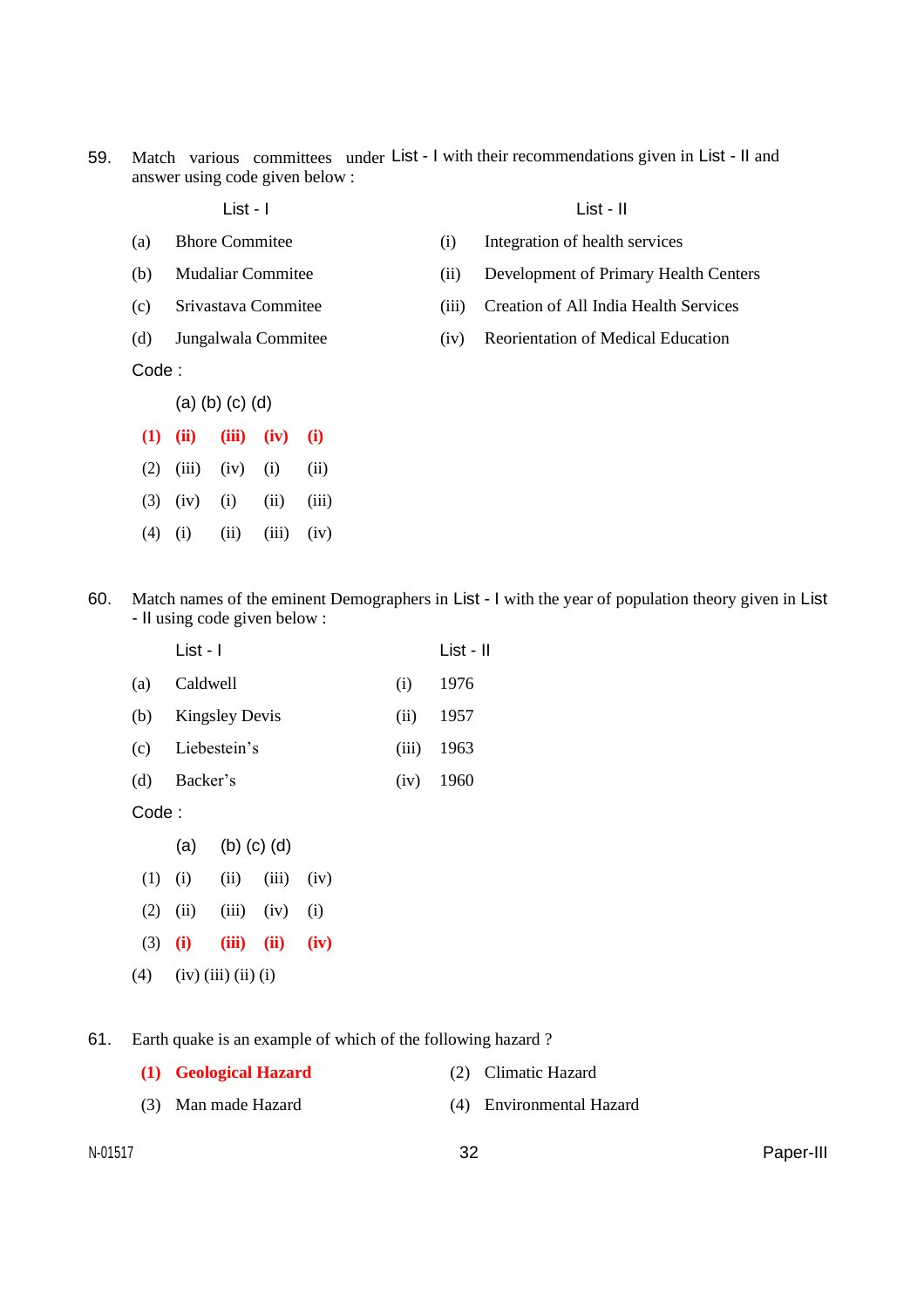62. The tendency of a population to grow after achieving the replacement level of fertility is known as :

- (1) Population Explosion (2) **Population Momentum**
- (3) Population Structure (4) Population Pyramid

63. Which of the following is the prime reason underlying 'Rural-Urban' migration in India ?

**(1) Search of jobs and better employment opportunities**

- (2) Lure for better civic amenities
- (3) Better educational facilities
- (4) Cultural diversities

64. Which of the following states witnessed 'negative net migration' during 1980s ?

|  | (1) Maharashtra | $(2)$ Punjab | (3) Gujarat | (4) Haryana |
|--|-----------------|--------------|-------------|-------------|
|--|-----------------|--------------|-------------|-------------|

65. Which one of the following is not the key highlight of National Health Policy 2017 ?

- (1) It aims to achieve universal access to good quality health care.
- (2) It proposes to free drug and free diagnostic services in public hospitals.
- **(3) It proposes atleast 5 beds per 1000 population to enable access within the first 60 minutes after a traumatic injury.**
- (4) It advocates pre-screening to reduce morbidity of non-communicable diseases.

66. Why do we celebrate 11 July as 'World Population Day'? The reason is, that is the approximate day when world population touched :

(1) 1 billion (2) 4 billion **(3) 5 billion** (4) 6 billion

- 67. What was the net gain in the urban population between 2001 and 2011 Censuses ?
	- (1) About 50 million (2) About 60 million
	- (3) About 80 million **(4) About 90 million**

N-01517 34 Paper-III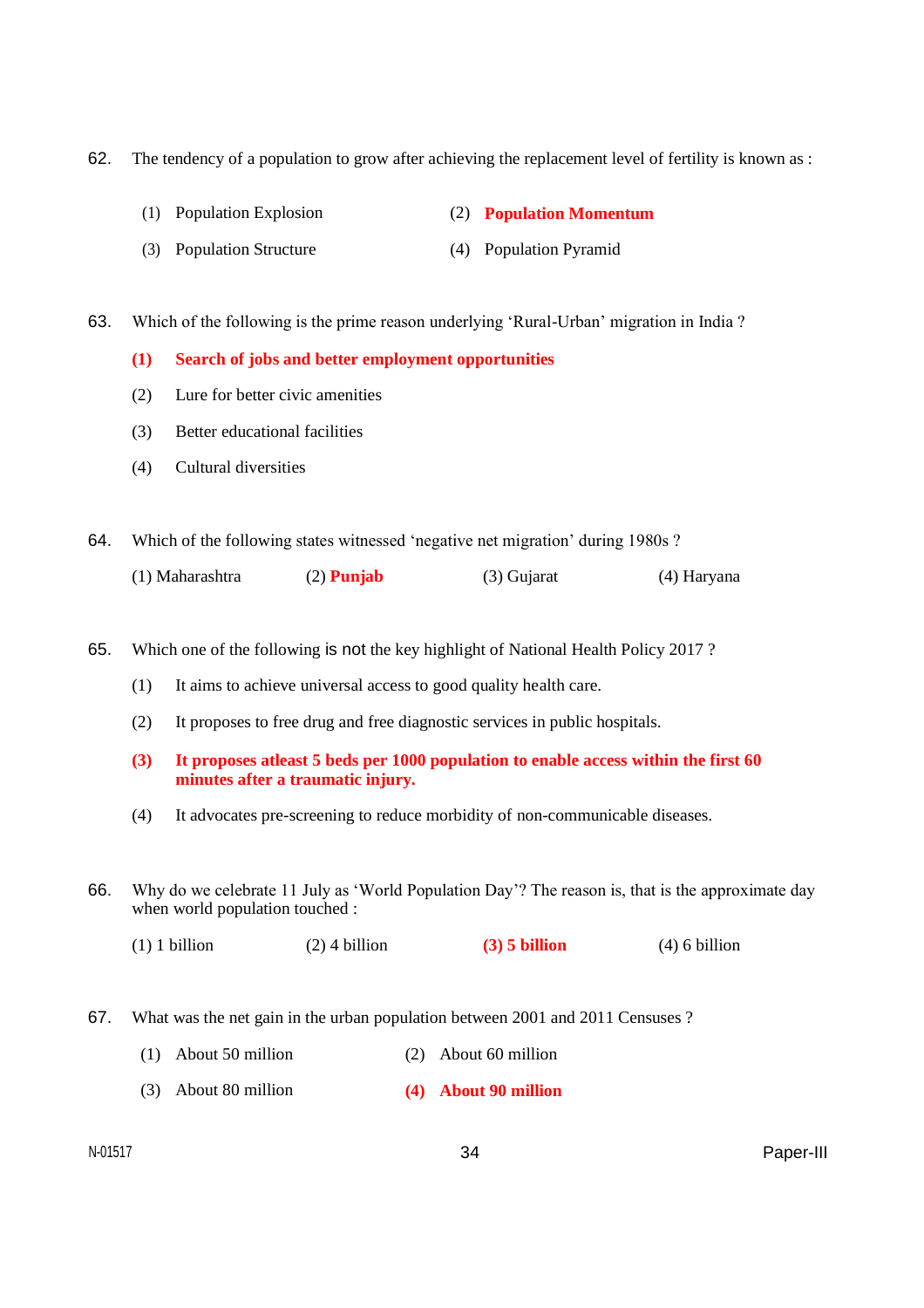- 68. Which of the following inputs data are essential for using P/E RATIO METHOD BASED ON DATA ABOUT ALL CHILDREN to estimate fertility parameters ?
	- (a) Children ever-born classified by five year age group of mother
	- (b) Births in a year classified by five-year age group of mother
	- (c) Women by five year age-group
	- (d) Total population

- (1) (a), (b), (c) **(2) (a), (b), (c), (d)** (3) (a), (c), (d) (4) (b), (c)
- 69. Which data source among the following could be used to study the settlement characteristics in India ?

### **(1) Population census of India**

- (2) National Family Health Survey
- (3) Sample Registration System data
- (4) District level Health and (Facility) Survey
- 70. Which of the following streams of migration in india has experienced significant decrease in its proportion between 2001 and 2011 Censuses ?
	- **(1) Rural to Rural** (2) Rural to Urban
	- (3) Urban to Urban (4) Urban to Rural
- 71. Which one of the following is not the measure of nutrition ?
	- (1) Weight for height (2) **Glycaemic Index** (3) BMI (4) Waist to hip ratio